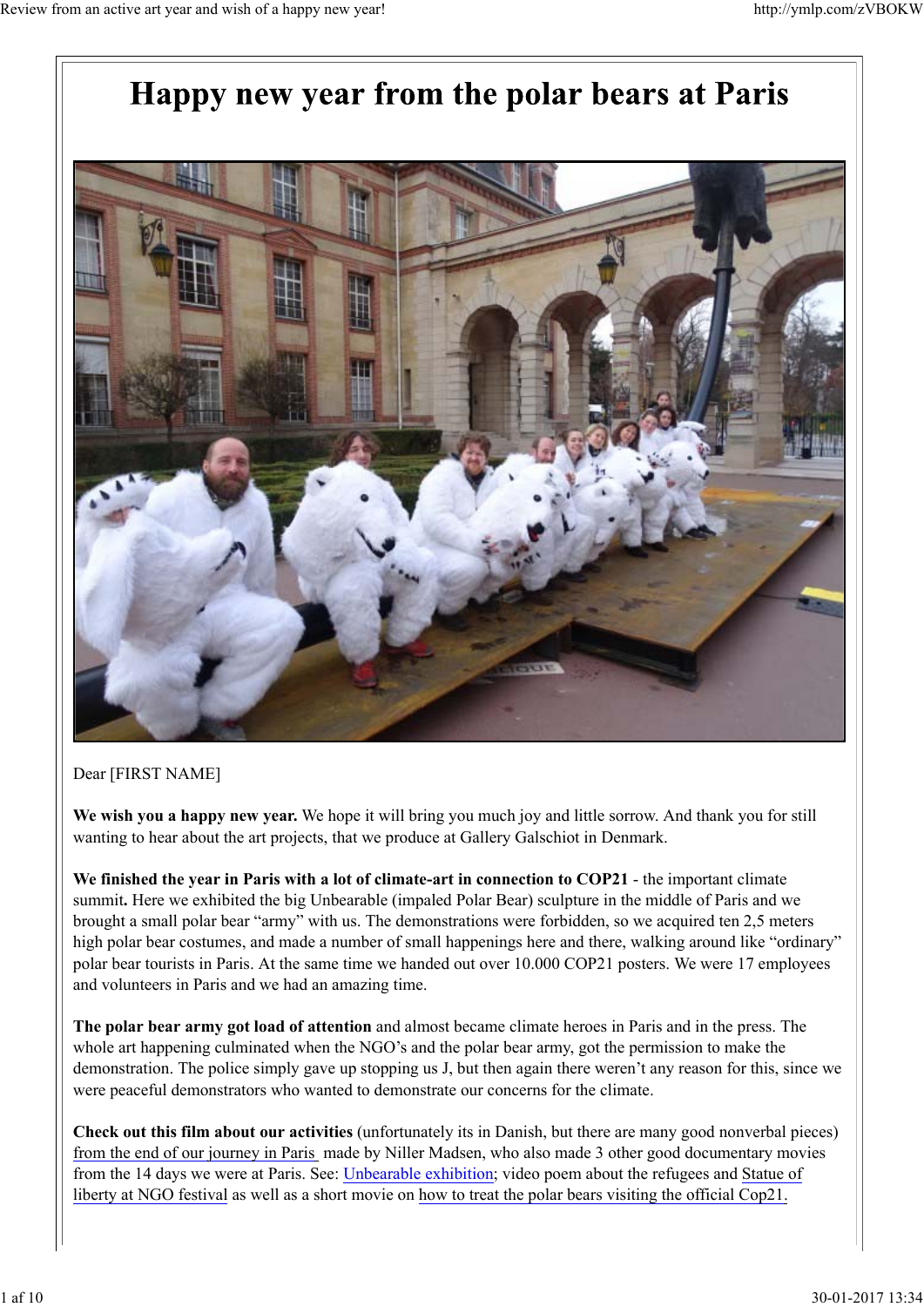**We received a lot of press attention** and all the polar bears were frequently interviewed. Even The Guardian, New York Times and the Independent participated. We've put a small selection on the internet. You can also look at the cool photos from Paris.

**When I look back at 2015, I have to admit,** that we've had a fantastic and very productive year. 3 huge art projects: The sculpture "Fundamentalism", "550+1" and finally the "Unbearable" in Paris. Theses sculptures were launched from our workshop and in the years to come they will find their own life in their own context, where they will be exhibited and create dialogue, amazement and maybe new acknowledgements. I am quite unsure whether art can make the world a better place, but it is definitely worth a try.

**It hasn't been an easy year,** but by joint forces we swept nearly all the problems aside and managed to get through with almost everything we had planned – and one should not complain because one meets a little resistance, so I won't.

**Below I have a summed up the past year** with descriptions of some of our studio workshop activities in 2015. I will also take the opportunity to thank the people that has supported us, and my colleagues and volunteers, who has made all this possible.

WITH GREETINGS AND WISHES FOR A HAPPY NEW YEAR!

Jens Galschiot

#### **Galschiot´s discription of the last years art projects:**

### January:

**We started of the year ending** a fundraising sale, in which we collected almost 539.653 DKK (90.000\$US). Making it possible to finish the dialogue and art project "the Children of Abraham" with the giant sculpture "Fundamentalism", which we had been working on for over 5 years.

**The Children of Abraham exhibition, which focuses on the monotheistic religions,** was launched on January 17th at Art Centre "Silkeborg Bad" in Denmark. To put up the exhibition we had to use several fork-lifts, large trucks and the entire staff of employees from the studio-workshop and Art Center. We set up the entire exhibition in a week. Check out photos and info

**One week before the project had its opening launch** the terror attack on the French satire magazine "Charlie Hebdo" in Paris took place. I had my worries when we launched the project, which is about religious fundamentalism. And the local police, supported by the civil police, guarded the exhibition - just in case. It turned out to be a formidable launch with 700 visitors and many good experiences and speeches. Here is a rather fun Time Laps showing the work in setting up the huge sculpture, overlaid with the opening speech by Bishop Henrik Stubkjaer.

See the English infomail January: **Giant Fundamentalism-sculpture exhibited**

### **February:**

**The Fundamentalism exhibition received a lot of attention,** and the visitor numbers kept increasing. The dialogue concerning the monotheistic religions worked out just perfectly. Art Center "Silkeborg Bad" had, with director Iben From in charge, made a formidable work of communication, and the project succeeded in capturing both young and old, art interested and others that where just interested.

**In mid February terror struck Denmark.** I wasn't surprised, but still I had hoped that we would not experience this. I participated in the debate and send out a press release about bullying, war, dialogue and reconciliation. In connection with the memorials I was invited

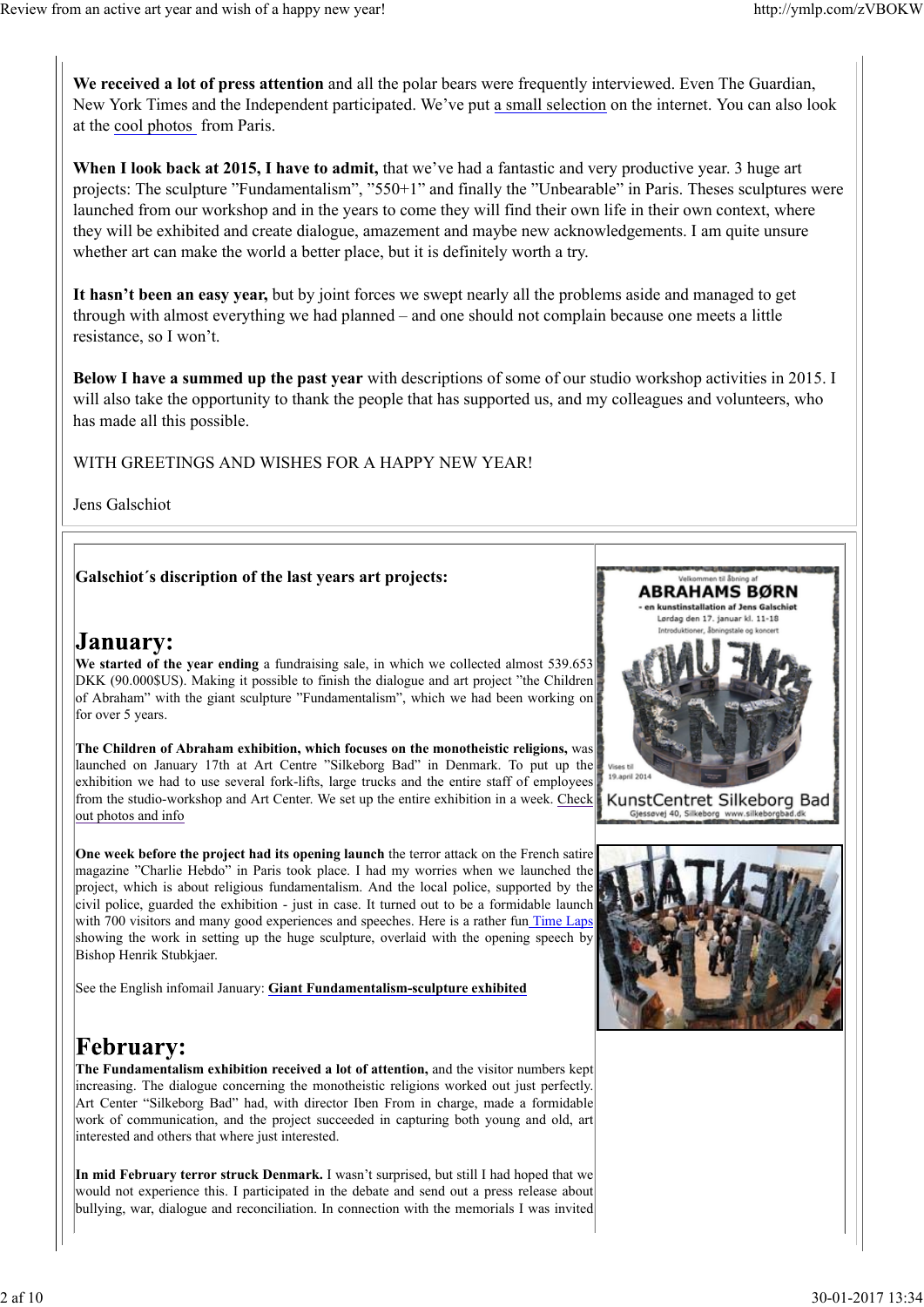by the political youth organizations to give the memorial speech with the city mayors of both Odense and Fredericia. This resulted in a rather heated discussion and the Danish politician from "Venstre" Lars Christian Lilleholt (now climate minister) who believed that I belittled the actions of terror, because I spoke about reconciliation, friendship and stigmatization.

**I send a letter to all members of the Danish Parliament** informing that I was willing to provide my art- and dialogue project to initiate a sort of healing process in Denmark, and to prevent new terror. I received many kind mails, but neither Art Institutions nor politicians were willing to follow up and get a project started, and since I couldn't carry a national healing process by myself, nothing further was done about it. That is except the politician Bendt Bendtsen (Conservative EU parliamentarian), who suggested that we exhibited the sculpture in front of the EU Parliament, and I have been working on getting the sculpture exhibited there ever since.

See infomail from February: Religious Fundamentalism-art is a crowd-puller in Denmark

## March:

**At Art Center Silkeborg Bad** however the dialogue continued and the audience continued to come to the exhibition. During the exhibition there were several well visited and exciting dialogue meetings discussing fundamentalism, the monotheistic religions, the good and the evil in the holy books, art, terror and much more.

The Art Center invited a long list of the important European art museums for a conference and a special presentation of the project "the Children of Abraham". See **Invitation to exclusive presentation of exhibition**

See March/ April infomail: **About the dialogue project The Children of Abraham & the sculpture 'Fundamentalism'**

## April:

**In mid April the Fundamentalism exhibition was at an end.** It was a little sad to put the sculpture back in the trucks. It was I formidable exhibition which doubled the Art Center's regular visitation numbers. Usually the visitation numbers decrease during an exhibition, but Silkeborg Bad experienced the opposite in this case - the visitation numbers kept increasing. In the last period of the exhibition the numbers increased to several hundred visitors per day. It is my understanding that there is a huge need for the learning and understanding and to talk about fundamentalism and religions influence on our world.

**13.499 visited the exhibition, amongst them 50 school classes.** A lot of press covered the exhibition. The visitors wrote 1520 commentaries about the exhibition on post-it notes – see all the comments here! A big thanks to Iben Frim, who arranged the dialogue process and made this exhibition possible. It is good that we have a museum director like her in the world. We could use a lot more like those J

**April was also the month were we arranged two big debate meetings** with 6 Danish members of parliament at Gallery Galschiot – one about terror with Hans Joergen Bonnichsen, Holger K. (SF), Anette Wilhelmsen (SF), Tine Brahmsen (S)- The other was about tax havens with politicians Carl Valentin (SF), Camilla Hersom (RV), and Merete Riisager (LA) and the NGO Mellemfolkeligt Samvirke.

#### **Three exhibitions were launched in Denmark:**

**In Oelgod I and 60 other sculptors** from all over the world populated the town of Oelgod with 170 sculptures, including amongst others my crucified teenager, which created a bit of a stir in the town. The sculptor Henrik Vilhelm Voldmester was behind the exhibition see the catalogue

**Frederikshavn's Art Museum made a separate exhibition** with my sculptures, which we name "the Scream, the Shame and the Women". This turned out to be a very interesting exhibition. I was a little surprised that I had made so many "Scream"-sculptures. Alongside the exhibition, the museum gathered funds for my 2.5 meters large masks in copper, which is now displayed as a landmark outside the museum. It looks pretty good.









#### Frygt og fornuft i terrorens tidsalder



**Debatmøde i Galleri Galschiøt** nget 22, 5270 Odense N Torsdag den 30. april kl, 17 - 19 forsvarsordfører, tidl. udenrigsminis<br>or og tidl. PET-chef Hans Jørgen B.<br>nasordfører for SF. tidl. socialminist Arranger SF FYN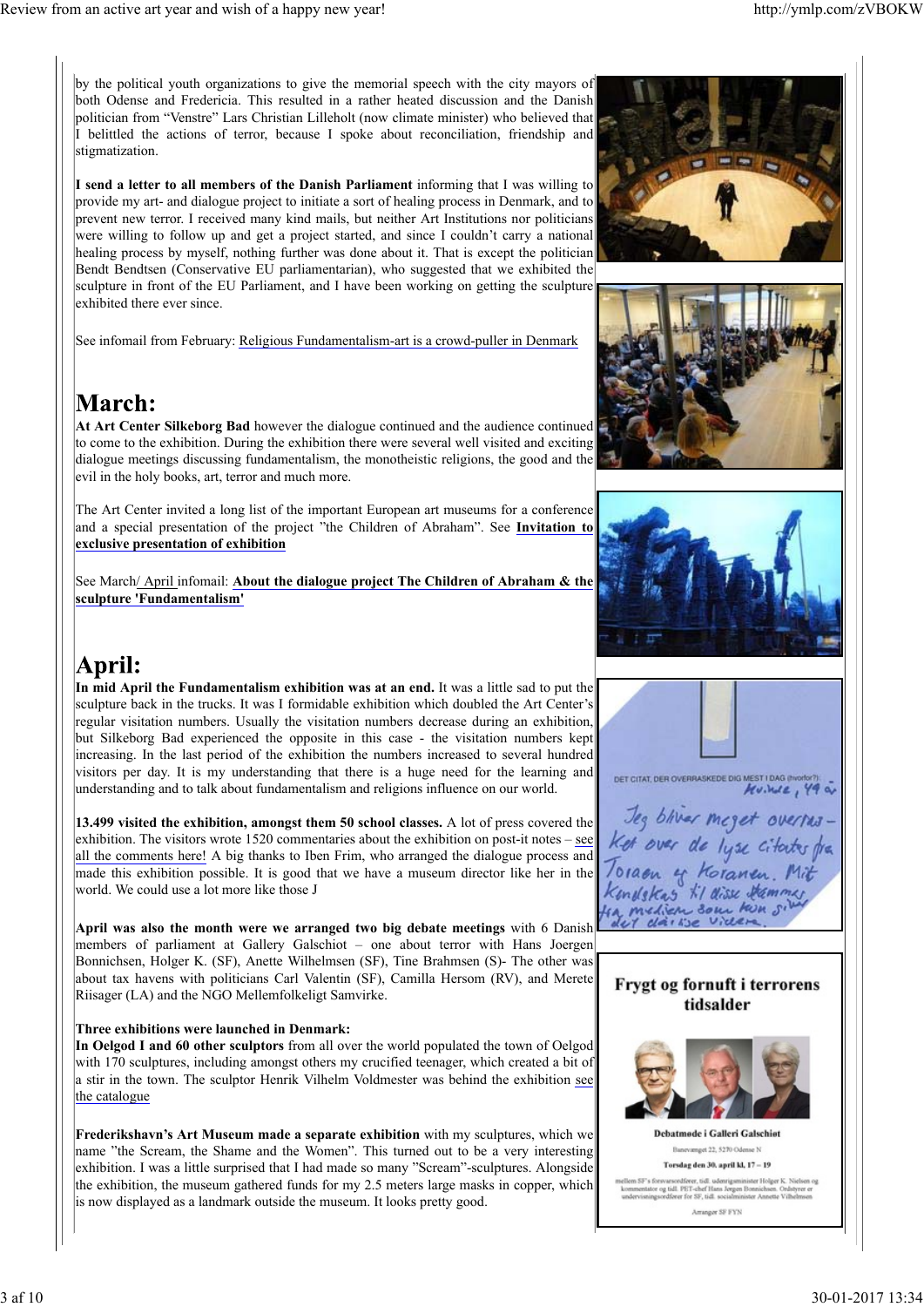**Gimsinghovd presented the art exhibition** "Homelessness – a feeling of being lost" where my homeless sculptures in bronze and my refugee sculptures had a central space. A lovely exhibition which ended with the museum purchasing one of my homeless sculptures. It is now a part of their permanent collection, and thus one of the homeless sculptures is no longer homeless.

# **May:**

**The famous cake company "Kelsens cookies" contacted me in 2014** asking for permission to use my Hans Christian Andersen sculpture on their cookie jars – a sculpture which is a part of a decoration I've made for the H.C. Andersen Hotel in Odense. Most artist would probably have seen this as a mocking and an unforgiveable belittling of the art piece. I however were really pleased to have made a sculpture important enough to make to the cookie jars alongside the Tivoligarde and the Little Mermaid. I gave the permission and the cookies went on the market in May.

**Another H.C. Andersen chapter were ended** by distribution of 175.000DKK to young artists. The money was the remainder from the funding to finance my "Fortællerbrønd". The sculpture was originally meant as a memorial sculpture in connection with the 200th anniversary of the birth of H.C. Andersen. But the project failed many years ago, and I drowned my large H.C. Andersen sculpture in the harbor of Odense with a great celebration. The money was distributed in my workshop and I am pleased it came to the benefit of other artists.







**June 4th is the anniversary day of the massacre** in the Tiananmen Place in Beijing. Since 1997 where I placed a memorial sculpture "The Pillar of Shame"in Hong Kong, I have sent out around 100.000 mails around the world with an invitation to download a collection of documentation about the massacre. I have gathered it on my servers and give it to any Chinese people to make them know about the event. This contains a several thousand page collection of documents in both Chinese and English about the massacre. These documents are collected by a democracy movement in Hong Kong. They are on my servers in Denmark, to keep them save from Chinese censorship. The invitation is named: Give the Chinese students their history back!

**The summer** is getting closer and so is my controversial exhibition in and by the EU parliament. After a very successful "Children of Abraham"-exhibition, the first of its kind with the full Fundamentalism-sculpture, I look forward towards a possible "freedom of speech-crisis" in the EU parliament.

**28 EU parliamentarians have come together to present our art and dialogue project The Children of Abraham** this October. This is usually not a big deal. But due to the terrorist attacks in Paris and Copenhagen the exhibition is now discussed in the very highest levels in the bureau. Artist Jens Galschiot is not sure if this attention is to be considered an honor, a scandal or a catastrophe. MEP Bendt Bendtsen who initiated the application of the exhibition cannot imagine that a peaceful exhibition could be prohibited, just because it shows the dark and bright sides of Judaism, Christianity and Islam. If it is actually prohibited it will trigger a new standard for artistic freedom of expression in Europe.

**Meanwhile other art happenings are being prepared.** Galschiot and his employees have started the modeling of a **full size polar bear** which is to be spiked on a 20 meter long, 5 meter tall graph showing human CO2 emission. The sculpture is called UnBearable and it will be presented at the crucial climate summit COP21 in Paris this November/December. As it is rather costly to make a sculpture of this size, we plan to finance it through Crowdfunding. If it becomes a success we hope to be able to crowdfund even more of our art in this way.

**550 + 1 is another sculpture we are eager to present.** The 60 (!) meter long sculpture depicts a year in a prostitutes working life. We are working full time making the small copper-torso sculptures that are to represent the 550 men. The sculpture is presented at the political summit "Peoples Summit" in Bornholm, Denmark in June.





**30 of my refugee sculptures were exhibited in Germany** in the town Husum, where they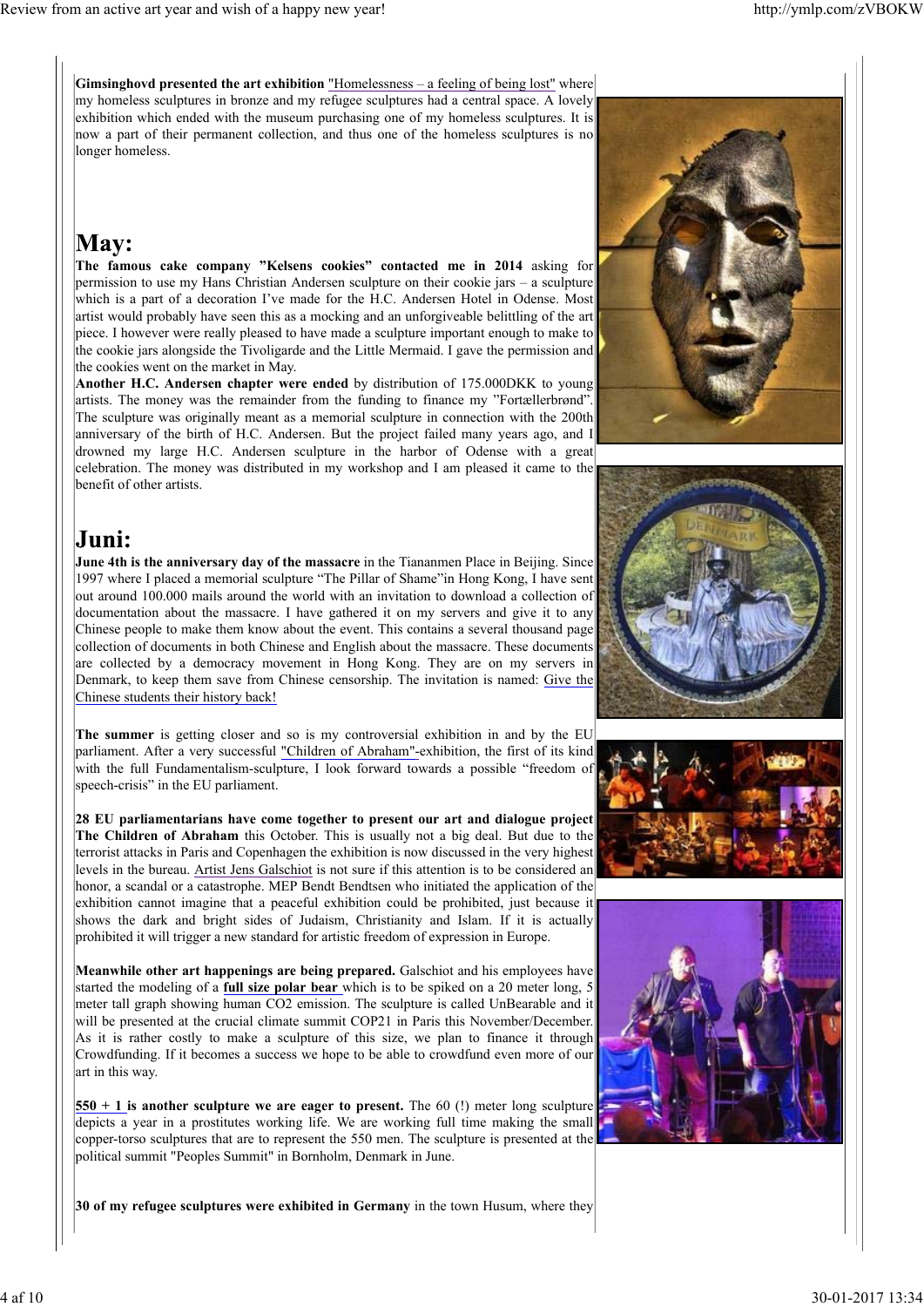focused on the problematic concerning refugees.

Back in Denmark in connection with the sand sculpture festival there were an exhibition of  $\frac{1}{2}$  my sculptures in Blokhus and Viborg had an exhibition of my homeless sculptures around the city.

**30 af mine flygtninge skulpturer var udstillet Tyskland** i Husum, hvor de satte fokus på flygtninge problematikken. I forbindelse med sandskulptur festivallen var der en udstilling af min skulpturer i Blokhus og Viborg havde en udstilling af mine hjemløse skulpturer rundt omkring i byen

See infomail from May/June: **EU top discusses Galschiøts Fundamentalism-sculpture + 2 new art-happenings.**

## July:

**I went on a much needed holiday in the southern France** with my wife Colette, who originates from the Narbonne area, where we own an old farmworker house, which we have used as a sanctuary for the past 30 years. We stayed a whole month, and this gave me time to "recharge".

**Gallery Galschiot was open during the summer holidays** and had many visitors. The refugee ship M/S Anton had my 80 refugee sculptures on tour in Germany and were for the first time exposed to German neo-Nazi demonstrates. An unnerving development.

**We also spend July** introducing our thoughts about Crowdfunding to our Info list. See Infomail July: Can Art Crowdfunding support controversial art?

### August:

**I started August by preparing** my fundraising for the next big sculpture project: "Unbearable" in Paris. I wanted to see if I could use Crowdfunding as a means to raise funds for the transportation of both the sculpture and the activist to Paris.

**Galschiot Refugee Ship,** with its load of 70 copper refugees is more relevant than ever. The ship has gradually visited a great many ports in the Nordic countries, putting focus on the increasing number of desperate refugees moving towards Europe, in hope of a life without war and poverty. I plan to place a refugee sculpture for permanent installation in each of the ports the ship has visited, to remind people of the less fortunate and our responsibility as human beings.

See Infomail from August: A Bronze Climate Refugee in every harbor

# September:

**We spend a lot of time** the last three months on preparing our Crowdfunding, and we were very excited to see how it went, when we started on 2th September. Our goal was to raise 10.000 Dollars for the transportation of the sculpture and the activists to Paris, and Crowdfunding was very new to us.

**We got an overwhelming start.** People in great numbers visited our Crowdfunding site and even better: they actually bought the support sculptures, and in just 5 days we had raised the 10.000 Dollars, and during in the following 2 months we reached 15.000 Dollars.

**I think this was pretty.** So thanks to all supporters. Still it is not easy to raise money by Crowdfunding. The problem is that it is many and relatively small amounts of money, and it takes a lot of management. But I am hopeful and this will definitely not be the last time I use Crowdfunding for one of my projects.

**In the midst of the joy over the Crowdfunding** we received some alarming messages from the EU parliament concerning the exhibition of the "Fundamentalism" sculpture in Bruxelles. Troubles had risen, and we did not know if the sculpture would be exhibited in weeks 42 and 43.

**Also I had to order 28 new screens for the sculptures** from China, which is specially made to be looked at in sunlight. These screens are necessary if the sculpture is to be exhibited outdoors. The dilemma is that the screens costs 225.000 DKK, and they keep decreasing in price, which makes it important to buy them as late as possible. In the end I









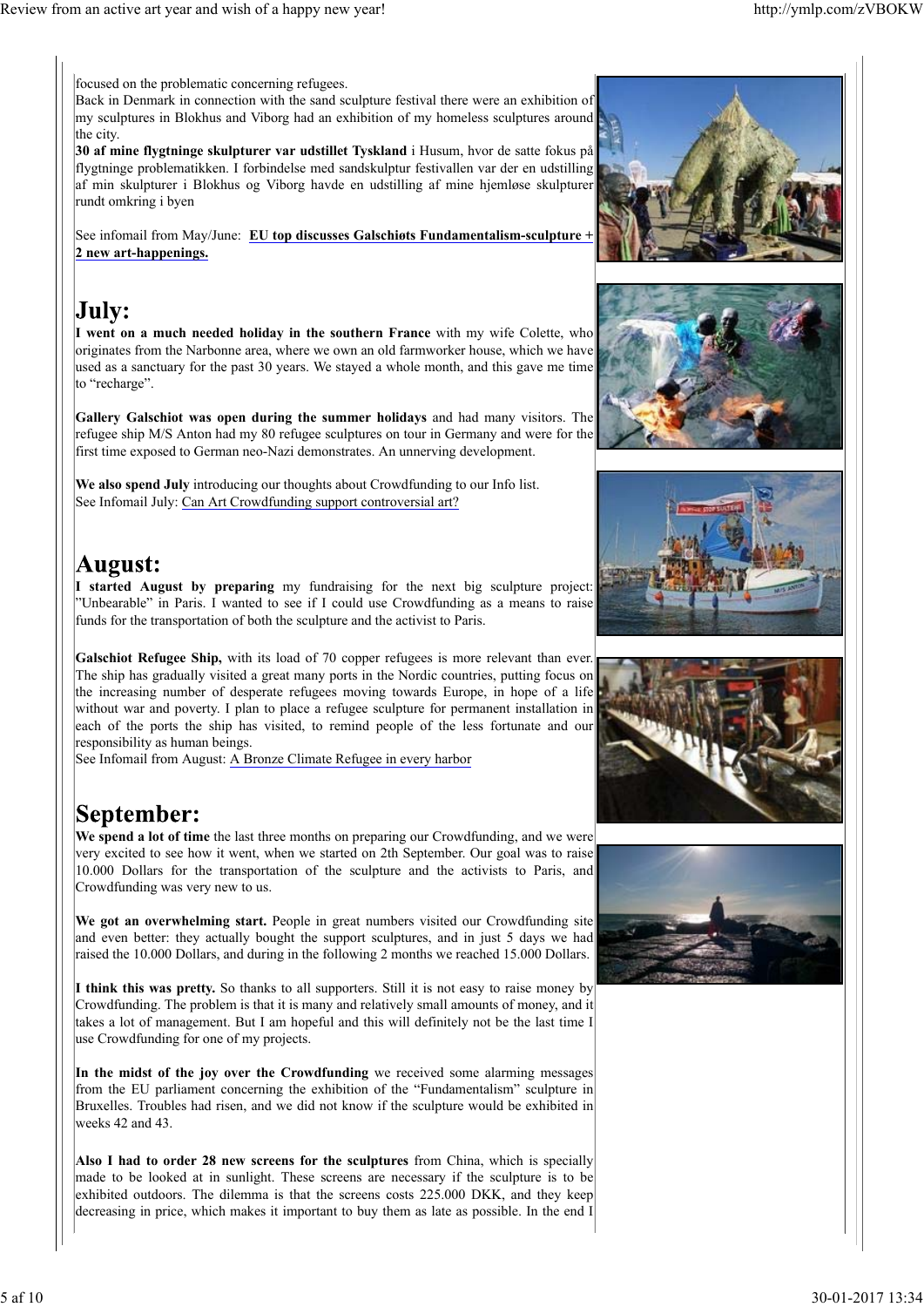had to believe that the EU parliament wouldn't try and stop the exhibition and I ordered (and bought) the screens.

See Infomail September: **Art, Climate and Crowdfunding – and an impaled polar bear. Presse release: Climate Enthusiasts Collect 10,000 Euro To Impale Polar Bear**

## October:

**It turned out to be a bad decision to trust in the EU.** They wouldn't grand me permission to exhibit the "Fundamentalism" sculpture. They meant it would create a disturbance, and that they would not be able to protect the sculpture. We are awaiting a summary of the meeting to get a precise explanation as to why they rejected it. Der Spiegel wrote an article on the subject, and I decided to leave the matter be until after New Year, since I had to put all my concentration on the Unbearable exhibition and the activities during COP21 in Paris.

**We worked with the WWF** in the making of the Unbearable for COP21 in Paris, and they found a spot for the Unbearable sculpture in "Cité Universitaire" in the center of Paris. We flew to a meeting in Paris where we inspected the spot and prepared for the exhibition. It was some very successful meetings and we found a perfect spot to place the sculpture. WWF were really nice to work with.

See October Infomail: Unbearable exhibited in the heart of Paris.

## **November:**

**On November 14th Paris** was again struck by a terrible terrorist attack. All were in chock and the attacks logically put restrictions on the civil society activities during COP21. France declared state of emergency and this had consequences for the arrangements connected to COP21.

**It was understandable** that France forbade the two mass demonstrations on 29th November and on 12th December, but in return they allowed the NGO's climate festival in the Montreuil area to pass, and I was able to exhibit my sculpture "Freedom to Pollute" (the statue of liberty) which was assigned an important role.

**The cancellation of the demonstrations in Paris** meant that we had to change a lot of our planned activities. We were lucky to borrow 10 polar bear costumes from WWF. With these we made a small polar bear army, which received a lot of attention in the streets of Paris. It is not every day you see 10 polar bears going sightseeing in Paris, and the state of emergency mentioned nothing about no gatherings of polar bears. J

**With the cancellation of the demonstration on 29th November in Paris** it instead became a possibility for us to participate in the demonstrations in Copenhagen, where we brought the Unbearable and the polar bear army, and it got a sort of pre-premiere before Paris. Returning from Copenhagen we started packing for Paris, and the next morning the Unbearable and the refugee sculptures were shipped to Paris by truck. We drove in our own car with the Statue of Liberty installed on a boat trailer.

See Infomail November: Invitation to opening of exhibitions; 'Unbearable' (Galschiøt) & 'Mountains' (UNESCO), Dec. 3rd, Paris.

## **December:**

**As soon as we arrived in Paris, we began** the preparations for the exhibition of the Unbearable at Cité Universitaire. As we had to work within the French Bureaucracy this was not as easy said as done. Everything had to be signed, planned and permitted. Fortunately my competent administrator Lasse Markus was well prepared. Documentarist Niller Madsen made a small film about the erection of the sculpture putting up Unbearable .putting up Unbearable .

**Now the workers had to pull their weight.** Kurt Hansen, my production leader in Denmark, relentlessly controlled the work. After 10 hours of hard work for all three of us, the sculpture was ready for the inspection by the French authorities. They were very impressed by the elegant construction and gave their approval.

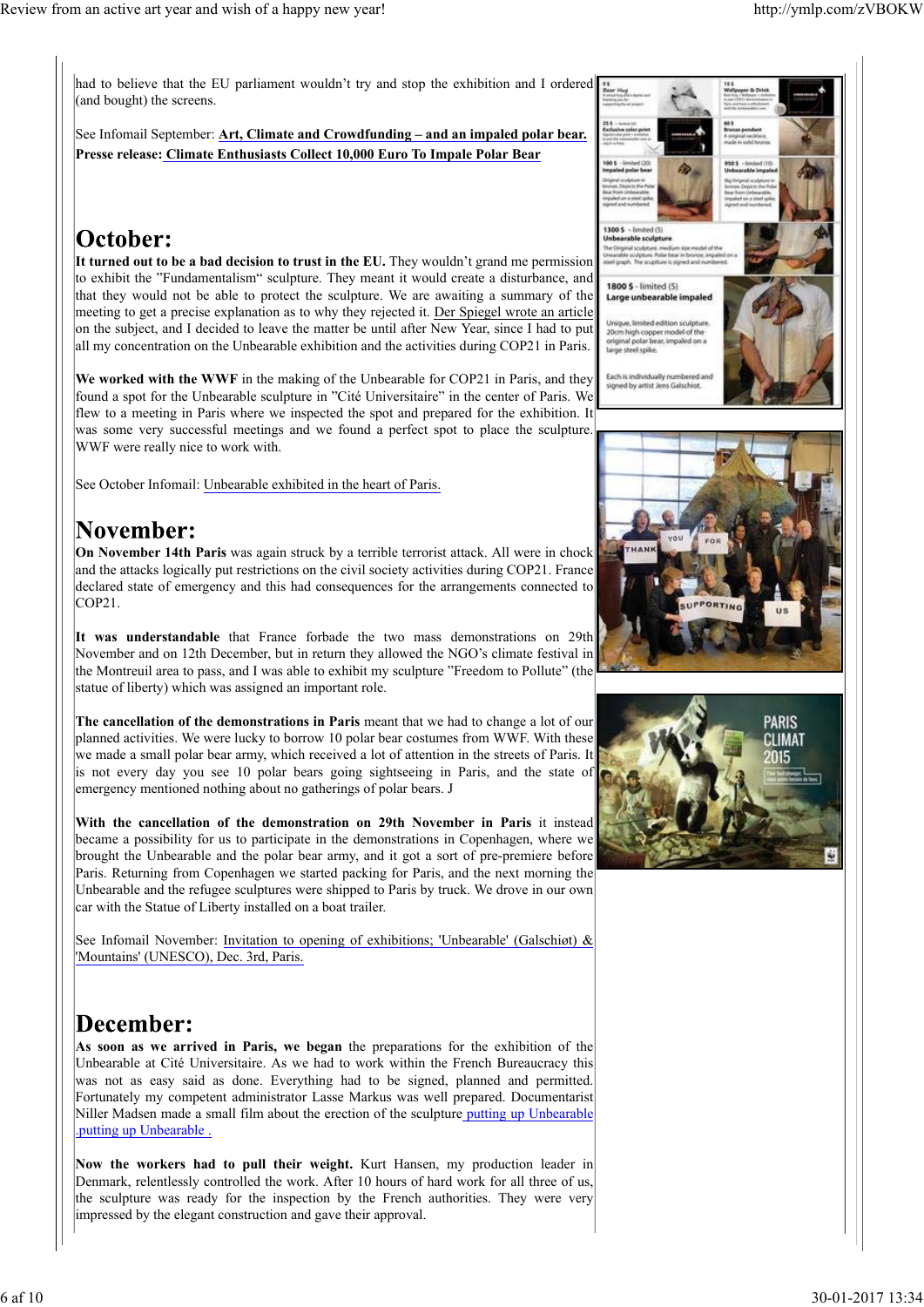**During the setup we talked with a lot of people,** amongst others we talked to an Arctic research team, who, after seeing my project, invited me to give a speech about climate art and communication at their conference at the Sorbonne University, which I did a few days later. They needed inspiration and inputs for how they could communicate their research results. It was a surprisingly exiting meeting with a lot of good discussions and questions.

**The following day we had a really good launch of the Unbearable sculpture.** There was given speeches by CEO Gitte Seeberg from danish WWF, made interviews and champagne was served. Many participants – and even Japanese TV had arrived. All in all a nice, and productive day and evening.

**In the weekend we drove put to the NGO festival** in the Montreuil area. The French NGO's had made sure that the Statue of Liberty (Freedom to Pollute) was given a good spot in the center of the area, and we set it up with 15 refugee sculptures. It became a cool art installation, and with a minor polar bear army consisting of some French activist and us the happening was also rather cheerful. All in all the festival was a party with lots of good music, a procession, and theater. (See Niller Madsens small film from Montreuil)

**We went out to the official meeting (COP21) to see the exhibition,** the part which was publicly accessible, to test if we could bring the entire polar bear army. It was a good idea to test this: After three hours and four police detainments, we finally managed to get in to the area to see the exhibition – thanks to our press cards. (See Nillers small movie about polar bear issues at COP21)

**At the end of the week all the others from the workshop arrived,** at this point we were 17 people in Paris. We went through with our plan to use the polar bears to attract attention, and managed to get in contact with the press, the citizens of Paris and many others both through dialogue and by handing out our COP21 flyers.

See Infomail December: Galschiot occupies Paris with sculptures and happenings

See photos of our activities in Paris and COP21

15 min movie about our trip to Paris: Danish Polar bears tour against global warming!

### **January 2016:**

**Already on 4th January my two coworkers and I** and a huge truck went to Paris to collect the Unbearable sculpture. We packed the huge sculpture in the truck, and went back to Denmark.

**At the moment we are checking to (very) expensive** Chinese monitor screens, and when they are installed in the Fundamentalism-sculpture, we are ready to exhibit the three sculptures "Children of Abraham", "550+1", and "Unbearable" at different placed throughout 2016.

**During a big part of 2016 I will work on a sculpture installation** for Denmark's second largest city "Aarhus". The sculpture is to be erected in the new modern harbor area, which is to be a central part of the city. The sculpture is showing the old workers environment on the harbor. It is going to be a very exciting assignment, which will take most of mine and the workshops time until the summer of 2017. It will then be launched in connection to Aarhus being announced "European City of Culture 2017".

**So there is no risk of us falling asleep in this new year :-)**

## **About Jens Galschigt:**

**General information about Galschiøt can be found at:**





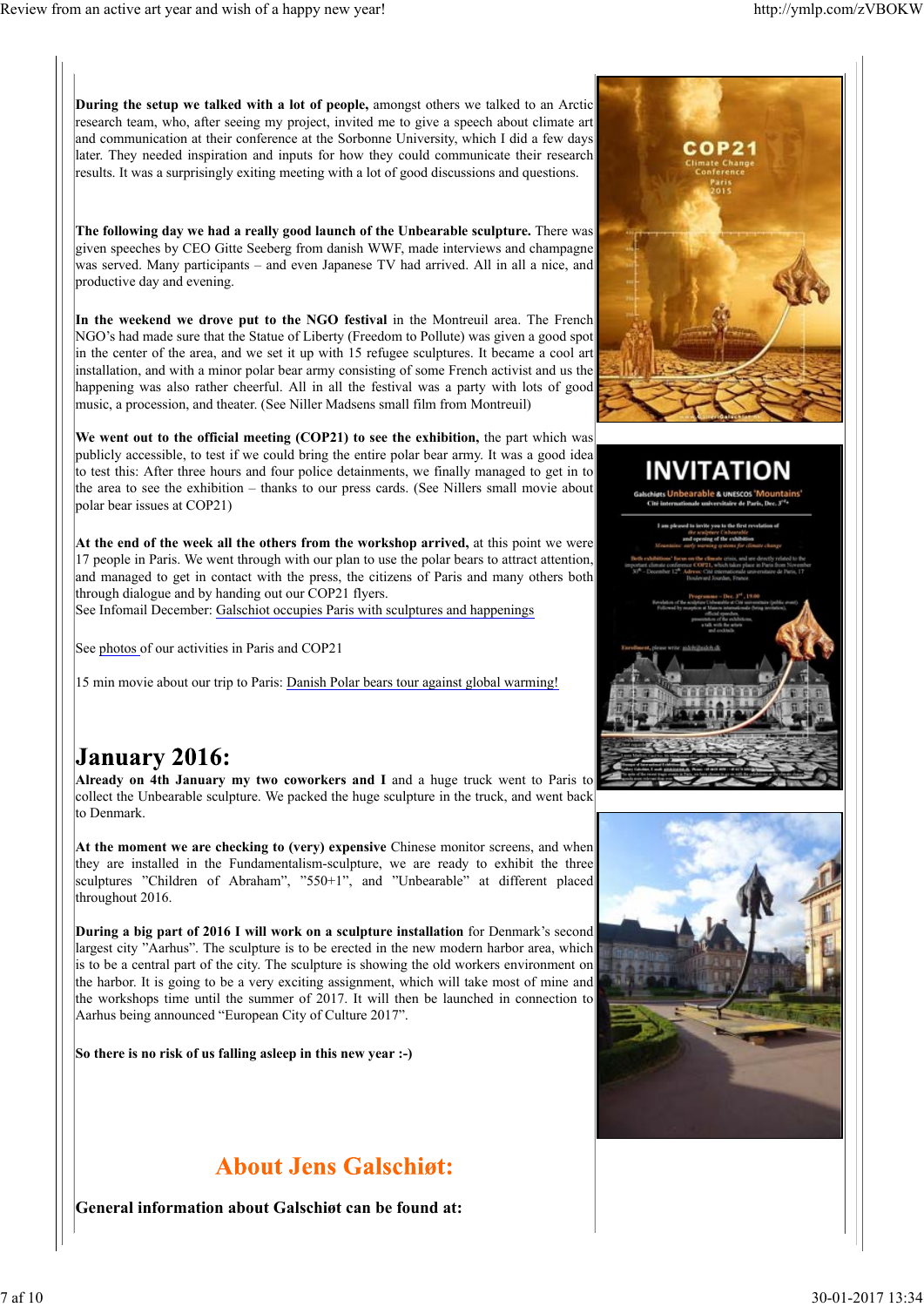See Wikipedia:

Portrait of the sculptors CV (PDF)

To Gallery Galschiot

To Galschot webside

**Galschiøt is a sculptor who works with international art installations**. Amongst other things he is working on a gigantic project about the religious tensions in the world.

**He has named this art and dialogue project** 'The Children of Abraham'. The focal point of the project is the 3.5 meter tall and 70 square meter sculpture called F.U.N.D.A.M.E.N.T.A.L.I.S.M. It is made of these letters made in 8,000 copper books symbolizing the Torah, the Bible and the Quran. 24 big monitors constantly display the 'brightest' and the 'darkest' quotations form Judaism, Christianity and Islam. **See See concept click for the art project English - German - Danish**

# WELCOME TO GALLERI GALSCHIOT

**The entire area is approximately 10.000 m2** and it is open for audience all working days between 9am and 5pm. It is open at sundays between 12am and 4pm. - Closed during the saturday and other holidays. You can book a guided tour. Free admission.

**Gallery Galschiot is the sculptor Jens Galschiot'**s 2500 m2 studio and museum. The place is one of Denmark's most spectacular and biggest private art workshops. The place is full of activities, and besides the artist's workshop, there is also a bronze foundry, gallery shop, art schools, wicker workshop, TV-studios, Sculpture Park and a 400 m2 art gallery.

*If you visit Jens Galschiot at his great atelier and workshop, with dedicated people, you will get a feeling of witnessing something great, and as time goes, the life's work will start to form and be seen in the greater perspective, you will understand that this art goes further than the borders of Denmark.*

*Jens Galschiot is one of a kind on the international and Danish art scene, and his artistic activities have attracted much attention all around the world. His intense commitment, energy and artistic talent has something to say, and his sculptures and art happenings touches everybody who sees them. The entire artistic work is mainly about having something to say and having the heart in the right place - to make the world's sufferings and taboos visible and make the viewer think and make up his own opinion about the matter.*

*This is art that is not subject to the bourgeois norms. It dares to move against the stream, and that is what great art is about. The strength of the work is that it does not end up in a rigid protest, but offers genuine indignation paired with emotions, aesthetics, sensuality, energy, and humor.*

Recommendation from a visitor at Gallery Galschiot.









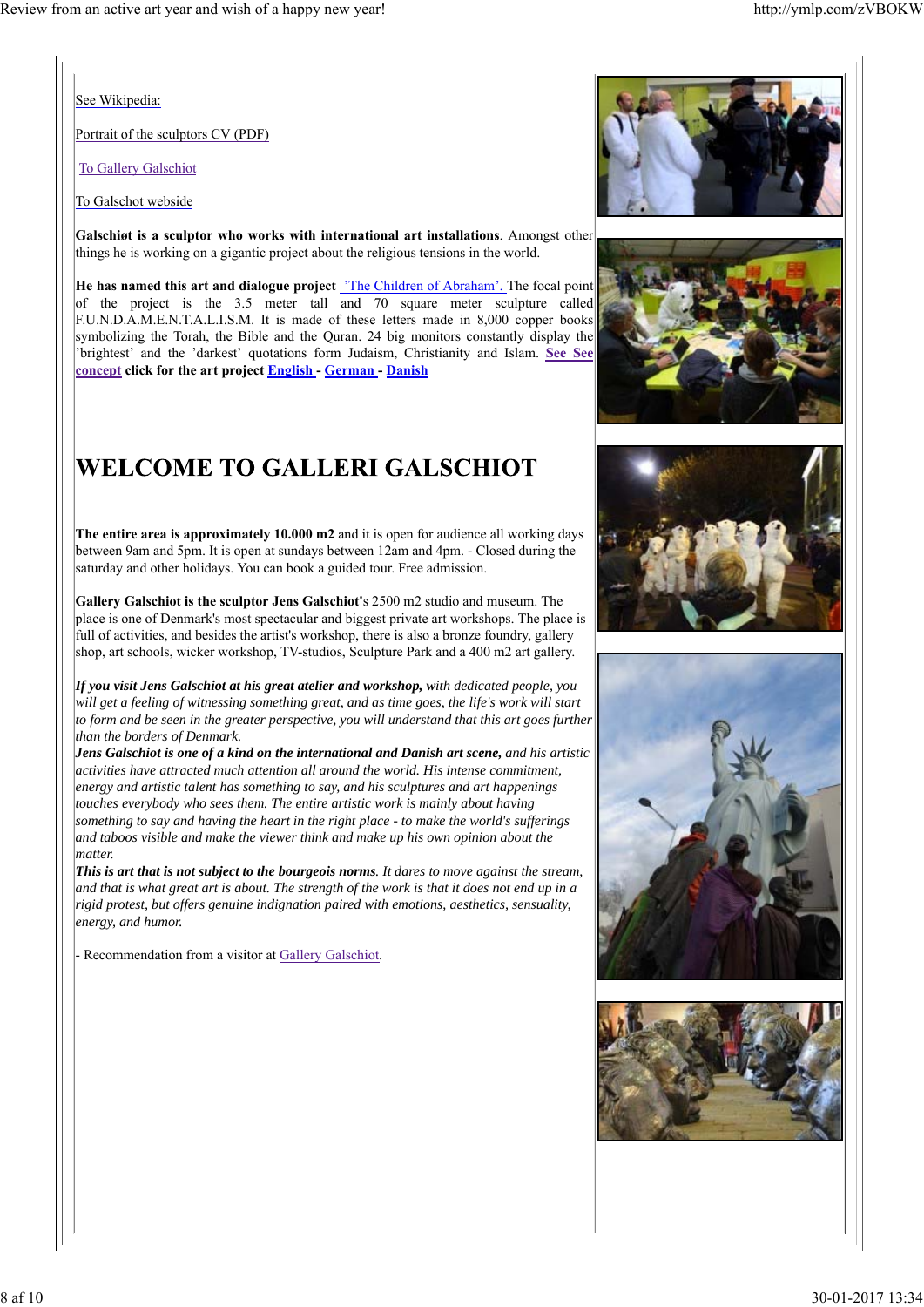



#### **This mail has been sent from the sculptor Jens Galschiøt's workshop.**

#### **Contact to the workshop:**

**Galleri Galschiøt** Banevænget 22 5270 Odense N

Tlf : (+45) 6618 4058 Fax:(+45) 6618 4158 E-mail: aidoh@aidoh.dk

**websides:** To Gallery Galschiot To Galschot webside to "The Children of Abraham'projekt

**Overview over Galschiøt sculptures**

**Portrait of a sculptor Jens Galschiøt (PDF)**

 **\*\*\*\*\*\*\*\*\*\*\*\*\*\*\*\*\*\*\*\*\*\*\*\*\*\*\*\*\*\*** 

## **Forward this email**

**\*\*\*\*\*\*\*\*\*\*\*\*\*\*\*\*\*\*\*\*\*\*\*\*\*\*\*\***

Subscrition and unsubscription of informations from Jens Galschiøt

Unsubscribe from this infolist: Unsubscribe

Update your name, e-mail etc. on this list: Change Profile

Subscribe this infolist: Subscribe to Galschiøts infoliste